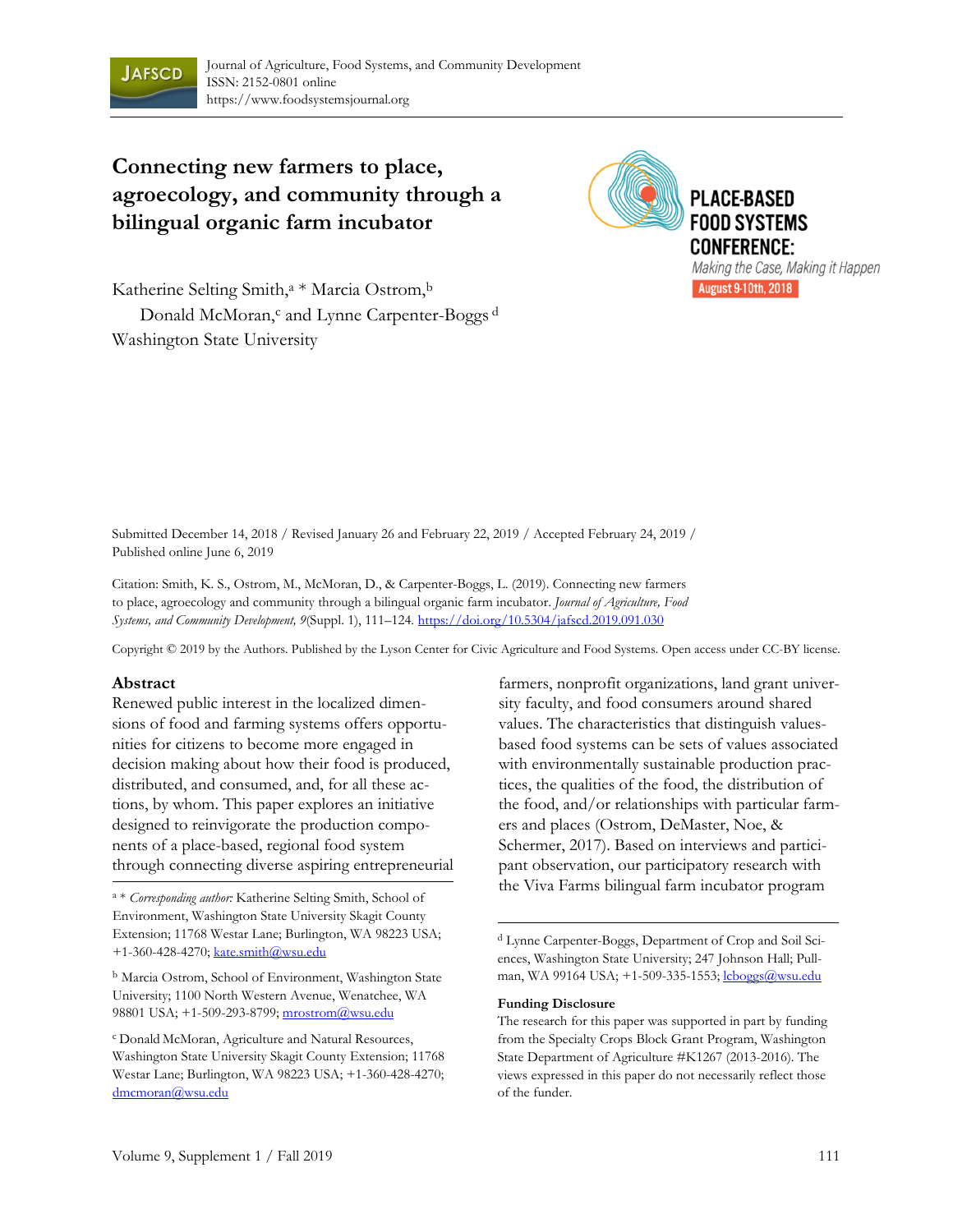explores the role of place, social, and environmental values, and social learning in launching an incoming generation of women, immigrant, and lowincome farmers. These themes have not been previously explored in the literature in relation to the success of new entry farmer initiatives. As of 2016, six years into the program, our findings show that 77 percent of past program participants were still farming in the same region, using agroecological farming practices and employing place-based marketing strategies.

#### **Keywords**

Agroecology, Beginning Farmers, Bilingual Education, Community Food Systems, Farm Incubator, Organic Farming, Place-based Food Systems, Values-based Food Systems, Food Sovereignty

## **Introduction**

Agriculture is central to the economy of the Northwestern United States. With rich soils, engineered irrigation systems, and a wide range of microclimate zones, Washington is the second most agriculturally diverse state in the U.S. in terms of the crops produced. An apparent landscape of plenty with over US\$10 billion in annual production value (U.S. Department of Agriculture, National Agricultural Statistics Service [USDA NASS], 2017), Washington agriculture has focused on agroexports that closely articulate with global markets, encourage agricultural consolidation and industrialization, and draw an international labor force. However, such agricultural restructuring has led to steadily declining numbers of profitable small and mid-sized farms, an aging farmer demographic, and insecure agricultural working conditions. In Washington State, approximately half of all farmers are over the age of 60, and only 6.8 percent are under the age of 35 (USDA NASS 2012).

 In keeping with movements to counter the negative effects of agricultural and food system globalization emerging around the world, Washington residents are responding to the challenges in different ways. Some of these ways are explicitly oppositional to each other and others are focused on the creation of alternative models (McMichael, 2014). Aligning with the observation by food system scholar McMichael (2014) that in response

to current food system crises and contradictions "communities are developing adaptive strategies that intersect with food sovereignty visioning, whether they call it food sovereignty or not," (p. 952) we propose a case study of one such response. Regardless of how they themselves characterize their participation, a renewed public interest in local foods in Washington appears to offer new opportunities for citizens to become more engaged in decision making about how their food is produced, distributed, and consumed, and by whom. When randomly surveyed, most Washington consumers expressed a strong desire to support local farmers with their food purchases (Ostrom, 2017). While promising, transformation toward a more sustainable agriculture will require actions across the food system, encompassing research and education to on-farm practices to market development to policy reform, all going well beyond consumers that make more intentional food purchasing choices. As articulated by a wide range of food system critiques, solutions to modern food system problems will require both producer and consumer engagement in ensuring equitable access to farming resources and markets, as well as the restoration of agroecosystems (DeLind, 2011; Ostrom, 2015; Reganold et al., 2011)*.* And, while it may appear at face value that consumers of alternative foods are primarily concerned with their own personal health, nutrition, and gastronomic satisfaction, when asked specifically about how they view their food choices, random sample survey research with Washington residents has shown that many do see connections among their food purchasing choices and aspects of ecological, economic, and farmers' well-being. However, these associations emerge most clearly in relation to specific places rather than in relation to social or political movements (Ostrom, 2006). This survey research found that "identification with a locality" offered prospects for "building common ground among consumer and farmer" interests related to food production and distribution (Ostrom, 2006, p. 77). This is significant because, as Marsden (2012) and others contend, many agroecological solutions to farming problems appear to be most effective if they are "place-based" and designed in response to specific ecological, economic, social, and cultural settings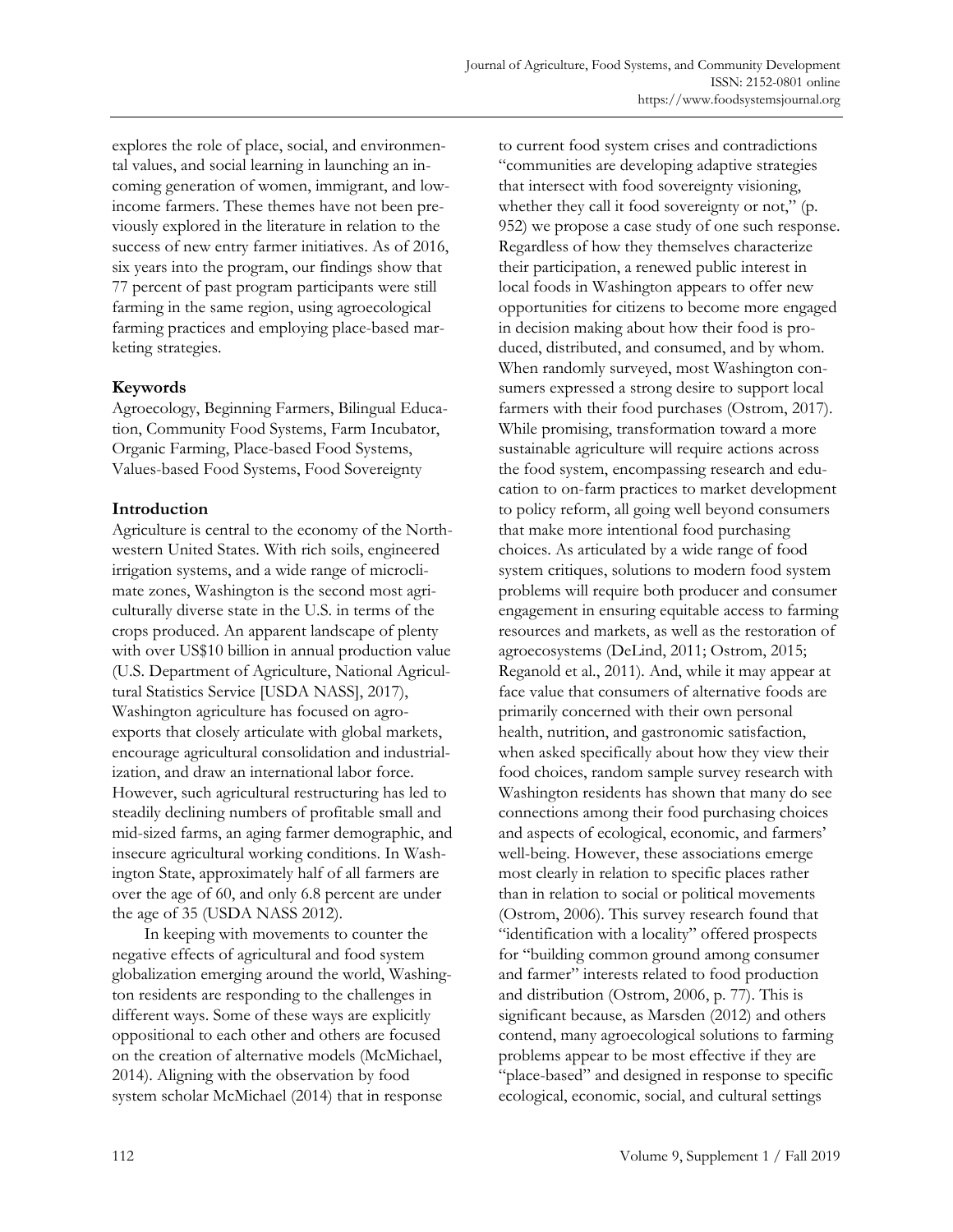(Méndez, Bacon, & Cohen, 2013). This builds on earlier observations by Flora (1998) that attachment to place forms a necessary foundation for generating community capital and sets the stage for Marsden's (2012) ideas about adaptive capacity building through generating place-based "communities of food practice" that support innovative, new institution-building and governance at a scalable level of "city-regions" (pp. 271–272). Finally, from the standpoint of redesigning agrifood systems based on "agroecological principles," (Méndez et al., 2013, p. 10) to optimize agroecosystem health, sustainable livelihoods, and food system self-determination, change strategies may be most effective if they are participatory, bottom-up, politically engaged, and action-oriented. Further such systems will need to be adjusted to particular environments and "facilitate inter-generational transfers" (Méndez et al., 2013, p. 11). Thus, food system values that evolve in relation to particular places and their residents may encourage collective action strategies that directly engage concerns about environmental sustainability and the wellbeing of farmers and farmworkers at a manageable scale (Ostrom 2006, 2017).

 Farm incubators, programs that aim to reduce barriers to entry for beginning farmers,can be seen as one manifestation of food-sovereignty related movements that are concerned not only with the quality and secure availability of food, but also with how and where the food will be produced and by whom (McMichael, 2014; Méndez et al., 2013; Ostrom, 2017). They offer one example of local community-based action to counter global market forces by reconnecting food, farms, and communities through the support of new farmers with access to land, equipment, direct markets, training and capital attached to a particular place (Lelekacs, O'Sullivan, Morris, & Creamer, 2014). In 2012 the National Incubator Farm Training Initiative counted 61 farm incubator programs in the U.S. a number that grew substantially to 220 programs in 2016 (New Entry Sustainable Farming Project, 2016). The rise in incubator programs could be viewed as one expression of growing public awareness that the future of agroecosystems and community-based food systems is critically dependent on the access to resources, knowledge,

skills, and strategies of incoming farmers. However, it is unclear how successfully these programs can realize environmental and social sustainability values and whether the broad-based community support engendered through these programs can be translated into greater viability for new farmers.

 In this paper, we examine whether crossorganizational partnerships, formed with a connection to a particular place, a commitment to farmer and farmworker well-being, and a commitment to agroecological principals, can foster environmental stewardship and the strong social connections and infrastructure development required to support the next generation of farmers. Our participatory research with the Viva Farms bilingual farm incubator program participants seeks to understand the role of place, community, and social and environmental values from the perspective of beginning, women, immigrant, and low-income farmers. We employ a concept of community that is based on connections to "place" as observed by Flora (1998) and draws from a rich community development literature that conceives of community as both a physical space and a dynamic, interactive social space as elaborated by Liepins (2000) and Flora (2001). Thus, the project under study operates within a particular social space that encompasses a web of relationships, values, aspirations, and identities that inspire various actors and organizations to form commitments to the project and to each other, thus ultimately building and reinforcing a form of social capital (Flora, 1998). However, when referring to the land-based production and learning site offered through the incubator, we focus on the physical location of Skagit County, Washington, where a network of resource providers, including local government and nonprofit entities, have secured the material means of production, financial resources, and the educational facilities needed for the project to operate. When referring to marketing, sales, and consumption networks, we expand our physical geographical context to include the greater regional community of consumers and buyers in the Puget Sound Region between Seattle and Bellingham.

 Our research aspires to contribute to the body of knowledge developing around beginning farmer training programs and farm incubator programs by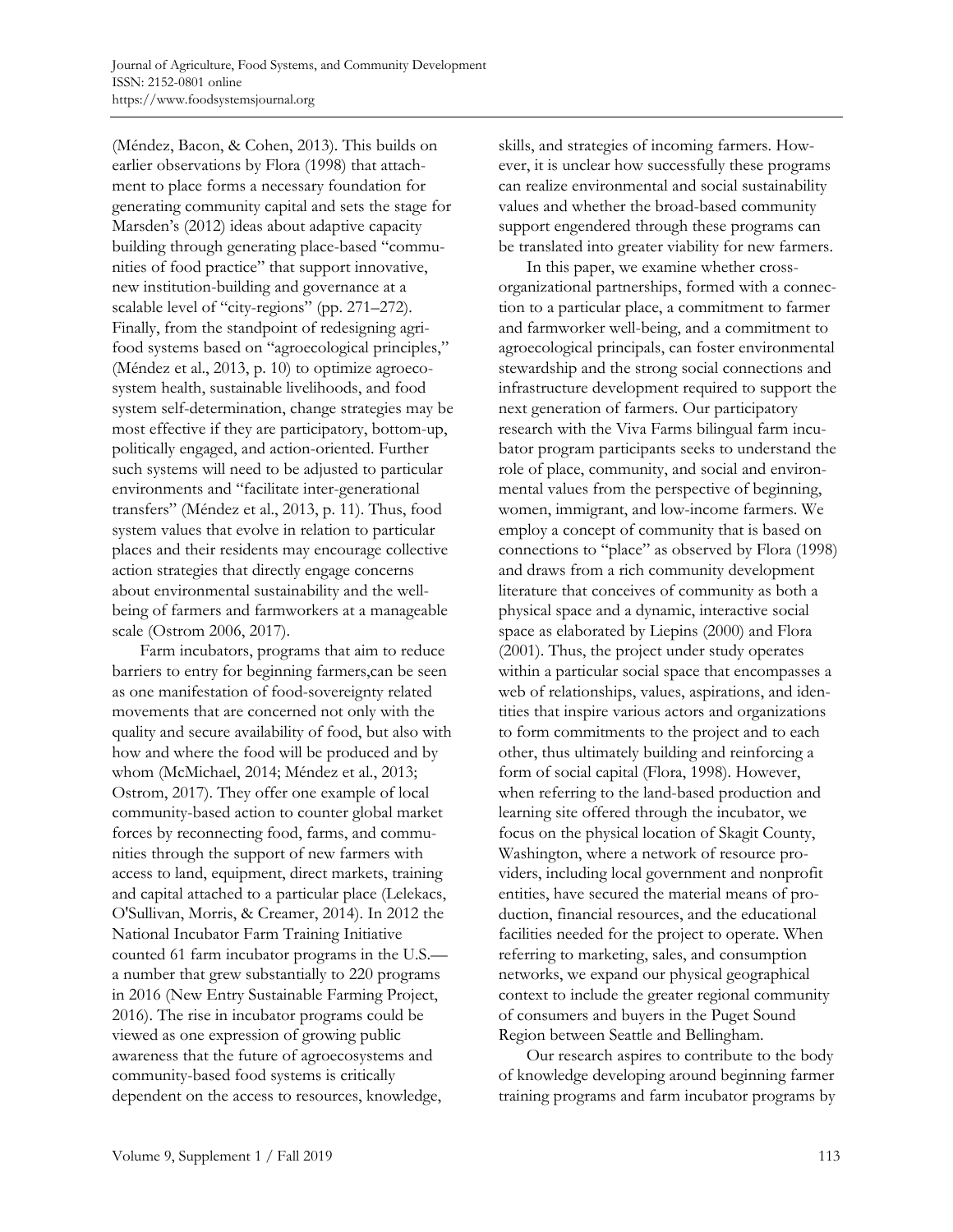more closely examining their socio-ecological dimensions. While there has been rapid growth in the numbers of beginning farmer training programs, little systematic research has been done either on the unique features of educational approaches that are embedded in strong community support networks, or on the role of these programs in developing alternative, sustainable, and inclusive community food and farming systems (Niewolny & Lillard, 2010). Much of the literature has documented the rise in incubator farm programs and the practical aspects of program models and design (Lelekacs et al., 2014; Melone, 2006; Overton, 2014; Winther & Overton, 2013). Several have considered the role that farm incubator programs can play in providing opportunities for diverse beginning farmers to engage in regional food system economies (Brodt, Feenstra, Kozloff, Klonsky, & Tourte, 2006; Overton, 2014). Additionally, researchers have noted that while Extension may be well positioned to support farm incubators, programs may be more successful if they are not directly operated by an educational institution (Flora, Emery, Thompson, Prado-Meza, & Flora, 2012; Lelekacs et al., 2014). Calo and DeMaster (2016) identify the need for continued support after the incubator program and recognition that such programs alone cannot solve issues of land access for socially disadvantaged and beginning farmers. There are complex socio-cultural and economic barriers including race and power relations beneath the barriers of price and availability (Calo & DeMaster, 2016). Gaps remain in understanding the extent to which incubator programs can address issues of equitable access to farming, how farm incubator programs influence participant farming and marketing practices and how farmer values related to environmental sustainability and community connections can be cultivated (Brodt et al., 2006; Ewert, 2012; Niewolny & Lillard, 2010). We aim to build on the existing literature by exploring themes of place, community linkages, inclusive learning models, and environmental farming practices through the case study of Viva Farms to answer questions about the role of farm incubators as a broad-based community change strategy to enhance food system sustainability.

## *Incubator Program Background*

Viva Farms is a nonprofit organization operating a bilingual, certified organic farm incubator program on 78 acres of land in Skagit County, Washington, approximately 70 miles north of Seattle (Viva Farms, n.d.). The Viva Farms farm incubator program was founded on an initial 33-acre (13.4 hectare) property through a cross-organizational collaboration in 2010 among the project organizers: Washington State University (WSU) Skagit County Extension, the Port of Skagit, and several other community funders. The collaborators came together with the goal of investing in the placebased regional food system through the support of new entry farmers. With the mission to launch the next generation of farmers and reduce barriers to entry for beginning farmers, Viva Farms provides access to the top five essentials for farming including land, infrastructure, markets, capital, and training (Ewert, 2012). In 2017, Viva Farms purchased a 45-acre (18.2 ha) property also located in Skagit County to expand available land for participants. In 2018 Viva Farms launched a new additional incubator site in King County, in the greater Seattle metropolitan area.

 The Viva Farms incubator program is open to all beginning farmers who qualify, and is offered in English and Spanish to meet the needs of the local agricultural population in Skagit County. With a long history of Latino farmworkers and a growing number of Latino farm operators in Washington state, there is a demonstrated need for bilingual educational programs (Ostrom & Donovan, 2016). Strategic outreach to the Latino community is conducted through collaboration with WSU Extension. Infrastructure includes shared farm equipment, access to a greenhouse, barn storage space, water, cooler, wash pack station, and computer access. In addition to the hands-on learning that participants acquire through growing and managing their own parcels, workshops are offered throughout the year on business management, marketing, food safety, and agroecological production practices including cover cropping, pollinator habitat, and soils management. In 2016, Viva Farms began facilitating the Practicum in Sustainable Agriculture, a hands-on farming course for Viva Farms participants during their first year before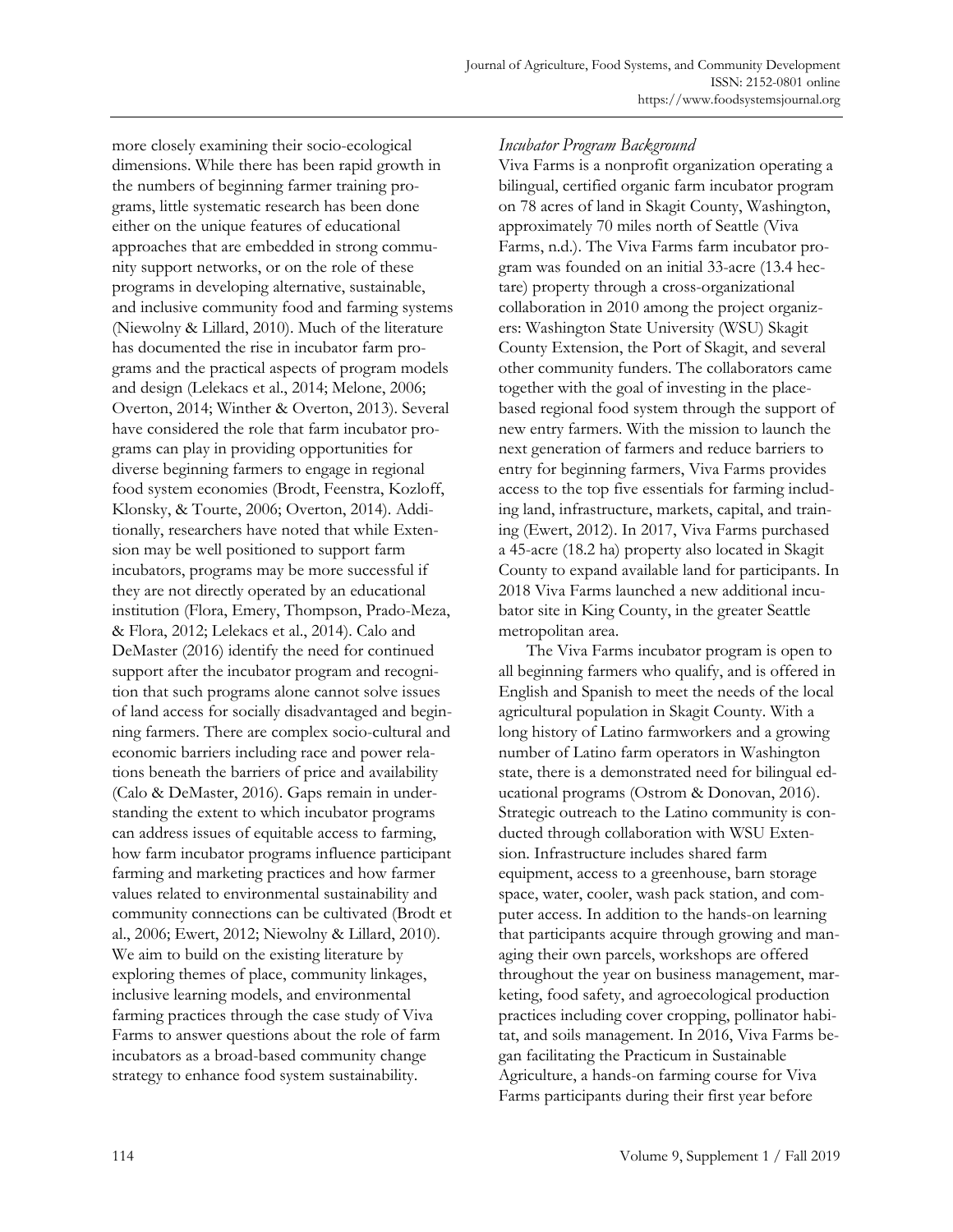leasing their own farm plot, offered for credit in collaboration with the Skagit Valley College Sustainable Agriculture Education Program. Viva Farms operates a wholesale marketing program and a Community Supported Agriculture (CSA) program where participant farmers learn how to market their produce. Viva Farms wholesale markets include restaurants, grocery stores, food cooperatives, schools, daycares, and businesses. Farmers also market their own produce through local farmers markets, CSA, and wholesale accounts. Farmers are expected to become increasingly independent over a five-year trajectory.

*Farm Incubator Program Models and Adult Learning*  In assessing how farm incubator programs serve as a place-based food system model to foster environmental stewardship among new entry farmers, we found it important to look at how adult learning influences adoption of agroecological practices. While it has been found that farmers' adoption of practices is influenced by production yields and costs (TerAvest, Carpenter-Boggs, Thierfelder, & Reganold, 2015), a review of the literature shows that adoption of agroecological practices depends not only on the innovations and practices presented, but also on the social networks that support the implementation of those innovations and behavior changes (Kroma, 2006). Adults have accumulated knowledge and experience that they apply to the learning process (Kroma, 2006), constantly reflecting and rethinking as part of learning and decision making (Barrantes & Yagüe, 2015). Social learning brings together knowledge through relationships and interactions with others over time (Flora, 1998). Because of this, agroecological behavior change requires not only technological innovations and practices, but also effective education methods and social support networks (Röling & Wagemakers, 1998; Kroma, 2006). Both internationally and nationally, NGOs and social networks play a large role in disseminating information about organic agriculture, influencing adoption of those practices (Goldberger, 2008).

 Additionally, agroecology is, at its roots, a participatory and action-oriented approach that recognizes farmers' own knowledge and expertise in understanding the complexities of ecosystem

interactions (Gliessman, 2014; Méndez et al., 2013; Wezel et al., 2009). Through this lens, hands-on participatory methods that facilitate an environment where farmers can experiment, and then relate those experiences within a social network, can lead to learning and innovations in agroecological resource management (Barrantes & Yagüe, 2015; Hassanein & Kloppenburg, 1995; Kroma, 2006). This is especially important for participant groups with a diversity of educational experiences, as hands-on learning through field programming has been shown as an effective educational strategy accessible to all, even those with limited or low levels of formal education (Davis et al., 2012). Although participatory methods and relationships are often emphasized in international projects, recently they have been recognized as important components of community development projects in the United States (Nerbonne & Lentz, 2003).

 As many farm incubator programs have been created, one important component of these programs is the teaching of agroecological practices to new farmers as an expression of environmental values in agricultural production. For example, many beginning farmer programs focus on ecologically sustainable production methods that include organic amendments, cover cropping, crop rotations, pollinator hedgerows with native plants, compost and manure to increase organic soil matter, and other practices that relate to the local ecological systems of the place where they farm. Indeed, most farm incubators teach sustainable techniques as well as conservation-minded decision-making strategies for their new farmer participants (Melone, 2006). Beyond the direct ecological impact of these adopted practices, programs that connect people to place have the power to develop an ecological conscience in the next generation of farmers and consumers (Herman, 2015). Immersion in agroecological practices at the beginning of farmers' careers could result in the normalization of these practices as a standard over time, increasing the ecological integrity of place-based food systems. While farmer values guide production practices, it is important to recognize that industry and market forces including the low market value of produce and the high costs of land and labor challenge whether a farmer can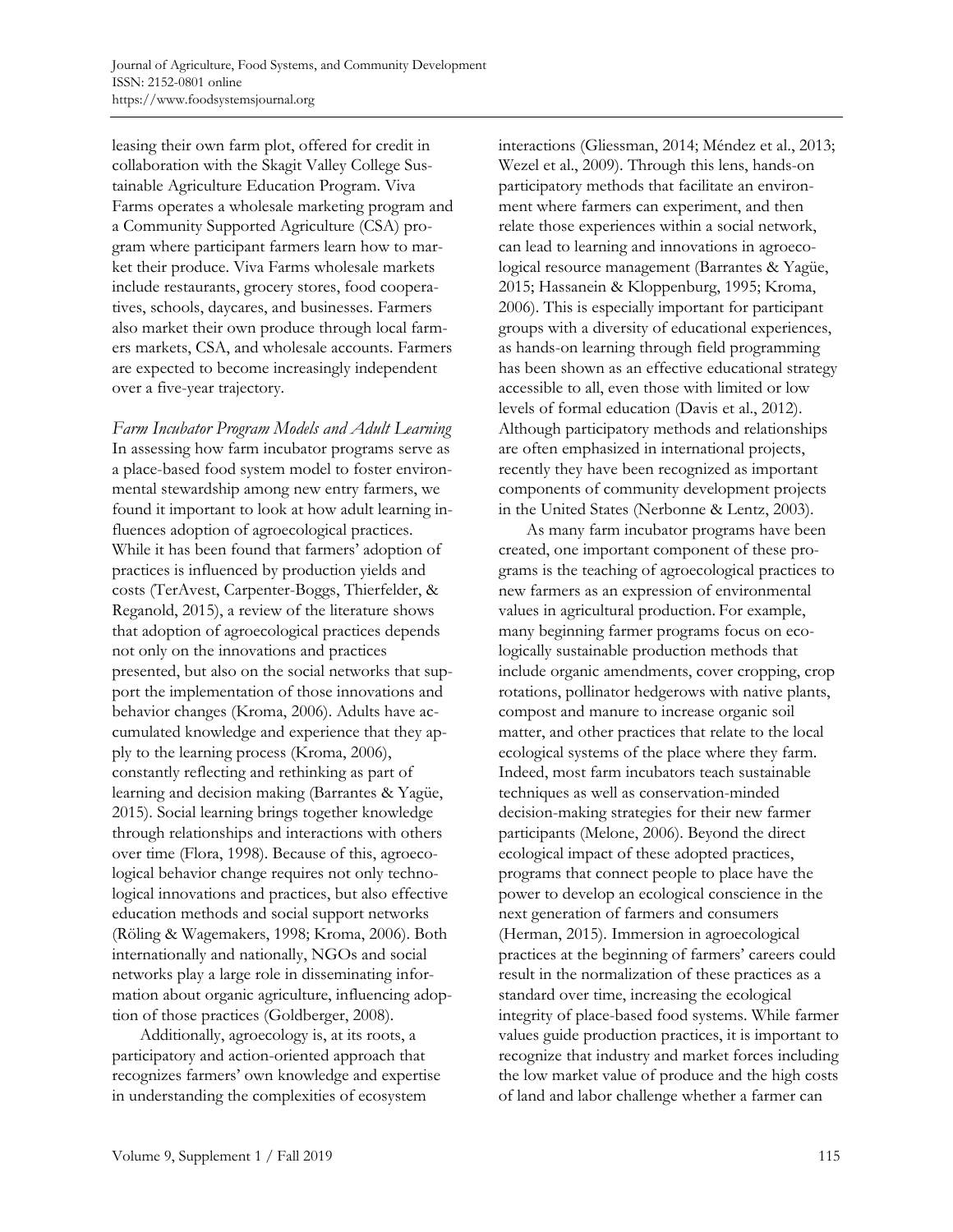maintain agroecological production practices when faced with an unsustainable economic reality (Guthman, 2004).

#### **Research Methods**

We used qualitative and quantitative methods to conduct this in-depth case study in 2016, through interviews and surveys with current and past participants, participant observation, and Viva Farms staff interviews. The selection of our interview participants included all current and past participants. Interview and survey questions were patterned after the Agriculture and Land-Based Training Association (ALBA) End of Year Interviews and a study of the University of Santa Cruz Apprenticeship in Ecological Horticulture (Perez, Parr, & Beckett, 2010).

 Using the preferred language and communication format of the participants, Viva Farms staff contacted past Viva Farms participants via phone, text, and/or email in May 2016 to share the purpose of the study and invite them to participate in a scheduled interview at their farm. In June 2016, we sent follow-up emails and phone calls. Additional follow-up included phone calls, voice messages, text messages, email invitations, and contact again from Viva Farms and from the previous leadership. The interviews consisted of a field visit and a structured interview that was audio-recorded with participant consent. We conducted structured interviews in person and over the phone when necessary with eight previous participants and thirteen current participants during spring and summer 2016. Interviews ranged from 20 to 60 minutes. Interviews were conducted in Spanish or English according to the preferences of the participant. Secondary data was collected through survey results and Viva Farms materials, including responses from 2015 End of Year Surveys conducted in November and December with fourteen Viva Farms participants.

 As a program partner at WSU Extension, our case study incorporated ongoing participant observation that included shadowing farmers during operations, supporting farmers in farm management and providing Spanish interpretation for monthly Viva Farmer meetings, allowing triangulation of self-reported data, and facilitating in the

development of codes and themes for analysis (Jorgensen, 2015). Participant observation also allowed the growth of trust with participants to develop in-depth farmer narratives.

 According to Viva Farms records, 28 farm businesses participated in the program between 2010 and 2015. We were able to contact and conduct interviews with 22 of the 28 farm businesses, a response rate of 79 percent. Those 22 farm businesses were represented by 27 farmer participants, as several farms were operated by couples. The remaining six participant farms were unreachable through various outreach methods including phone, email, and contact with previous organizational leadership. Two past participants who were unreachable appear to be currently farming. There was no observable pattern or response bias in the reason for not participating in the evaluation. If the total is adjusted for the two phone numbers that could not receive messages, 22 of the 26 farmers who received invitations to participate in the study chose to do so. This leaves an adjusted response rate of 85 percent, which is quite high and increases the likelihood that these results are representative.

 To address our research questions, we asked participants about the practices they used on their farms and what they felt were benefits of the program. From end of year survey results from 21 of the 22 respondent farm businesses, we measured self-reported utilization of agroecological practices in farming or gardening since participating at Viva Farms as an indicator of ecological stewardship of a place—in this case, the Skagit Valley of Western Washington. Surveyed practices included: water conservation; cover cropping; soil testing and nutrient management; utilization of practices that promote soil quality and health; physical, cultural, and biological controls for pest and disease management; planting of pollinator habitat; improved nutrient cycling; improved energy efficiency or green energy sources; use of approved organic inputs; crop rotation plan; nonuse of synthetic or petrochemicals; and other environmental sustainability practices. The Viva Farms program focuses education and technical support on these practices and requires some of these practices in the land lease. Interviews also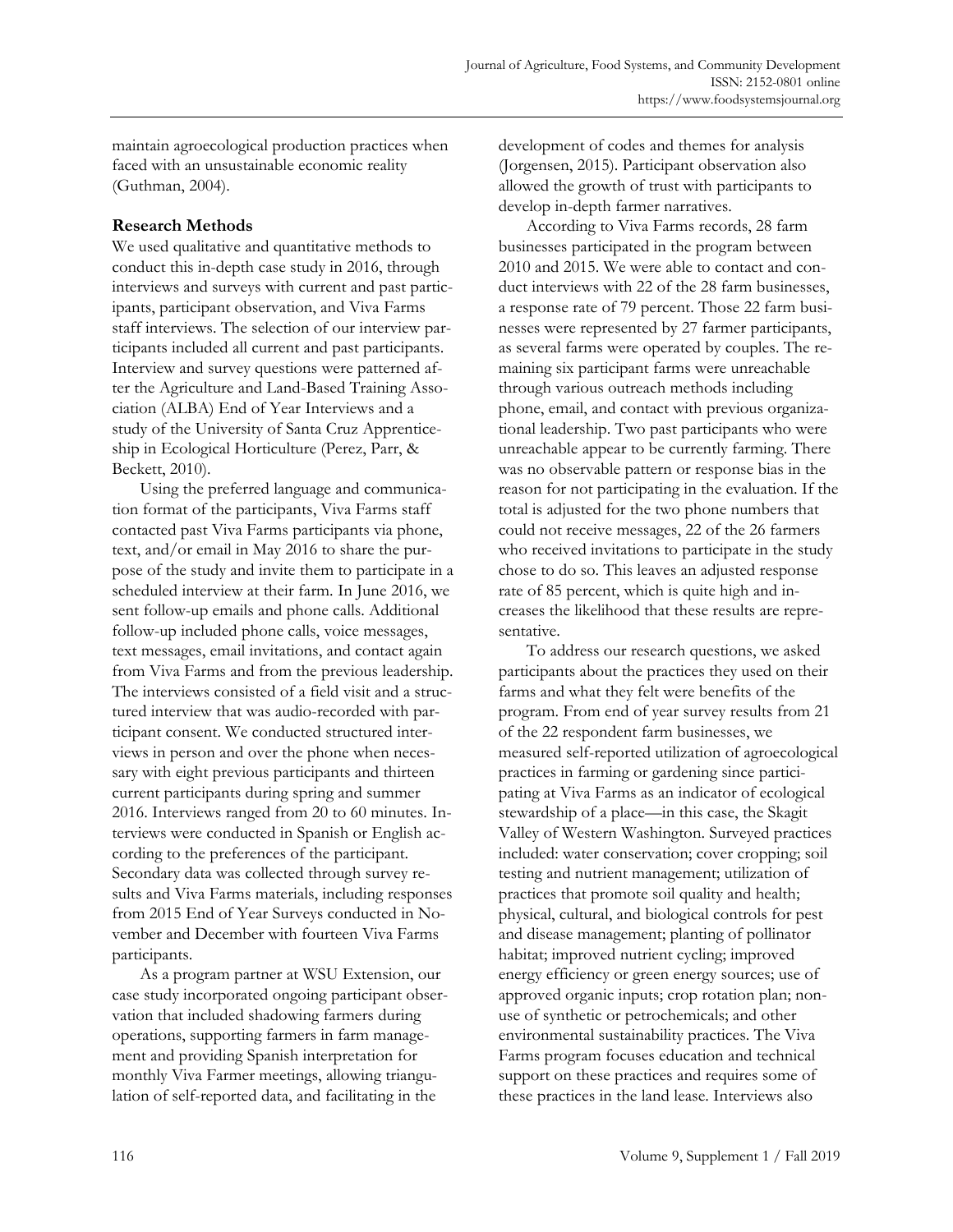documented participant demographics, acres farmed, diversity of crops planted, and organic certification by each farm as indicators of ecological integrity and environmental values. We asked open-ended and structured questions about the value of the program to explore how values of place and community were expressed by participants. Viva Farms also uses an annual "Self-Assessment of Skills" for participants that evaluates the knowledge and implementation of various agroecological production practices. Qualitative data were analyzed using comparative coding to identify common themes and explore the range of responses.

#### **Results**

The Viva Farms participants self-identified their gender, ethnicity, education level, and family class demographics (Table 1). Latino and Indigenous Latino participants identified their primary language as a language other than English, including Spanish and Mixtec. We decided to include a "Latino and Indigenous" category even though the census does not have this listed option, as many of the participants shared their ethnicity as Mexican Indigenous. Participant education level ranged from 2<sup>nd</sup> grade to graduate degree, and the average farmer age was 40.2 years. As a point of comparison, Skagit County farm operator demographics indicate that 23 percent of farm operators are female, .03 percent are of Spanish, Hispanic, or Latino Origin, and the average age is 58.4 years (USDA NASS, 2012).

 Of the participant farms interviewed, 17 reported farming in 2015 on 25.28 acres (10.23 ha) total ranging from .03 to 5 acres (.01 to 2 ha) in Skagit County and adjacent Whatcom County. Crop diversity grown by participants ranged from 1 to 100, and included mixed annual vegetables, perennial vegetables, perennial berries, herbs, flowers, and grains with an average diversity of 17 crops per farm (Figure 1). Of the 16 growers (73%) who operated a farm business in 2015, five worked on the farm full-time seasonally, while 11 worked on the farm part-time. When asked to "generally describe your farm business in 2015," participants used terms explaining their practices including "organic," "diverse," "sustainable," "biodynamic,"

"permaculture," "low-input", and "natural practices." One participant shared that the reason they came to Viva Farms to start a farm business was because "farming is a means to impact the world, to live according to morals." While participants often bring values with them when they begin, the program appears to serve as a vehicle to develop preexisting values and a means to take action on those values. Research by Minkoff-Zern (2012) on indigenous Oaxacan farmers in California suggests that while farmers bring with them their traditional ecological knowledge and values, they combine those with practices they learn working on farms in

#### Table 1. Viva Farms Farm Owner/Operator Participant Demographics

|                                   | N            | Percent |  |
|-----------------------------------|--------------|---------|--|
| Gender $(n=27)$                   |              |         |  |
| Female                            | 11           | 40.7%   |  |
| Male                              | 16           | 59.3%   |  |
| Ethnicity $(n=27)$                |              |         |  |
| African American                  | 0            | 0.0%    |  |
| Asian American                    | 1            | 3.7%    |  |
| European American                 | 13           | 48.1%   |  |
| Hispanic/Latino                   | 6            | 22.2%   |  |
| Indigenous and Latino             | 6            | 22.2%   |  |
| Other                             | 1            | 3.7%    |  |
| Age $(n=23)$                      |              |         |  |
| Less than 35 years                | 6            | 26.1%   |  |
| 35 to 64 years                    | 17           | 73.9%   |  |
| 65+ years                         |              | 0.0%    |  |
| Education Level (n=26)            |              |         |  |
| Less than High School             | 12           | 46.2%   |  |
| Some College or Associates Degree | 2            | 7.7%    |  |
| College Graduate                  | 8            | 30.8%   |  |
| Master's Degree                   | 4            | 15.4%   |  |
| PhD                               | 0            | 0.0%    |  |
| Family Class (n=24)               |              |         |  |
| Wealthy                           | 0            | 0.0%    |  |
| <b>Upper Middle Class</b>         | 1            | 4.2%    |  |
| Middle Class                      | 7            | 29.2%   |  |
| <b>Working Class</b>              | 9            | 37.5%   |  |
| Low Income/poor                   | 6            | 25.0%   |  |
| Don't know                        | $\mathbf{1}$ | 4.2%    |  |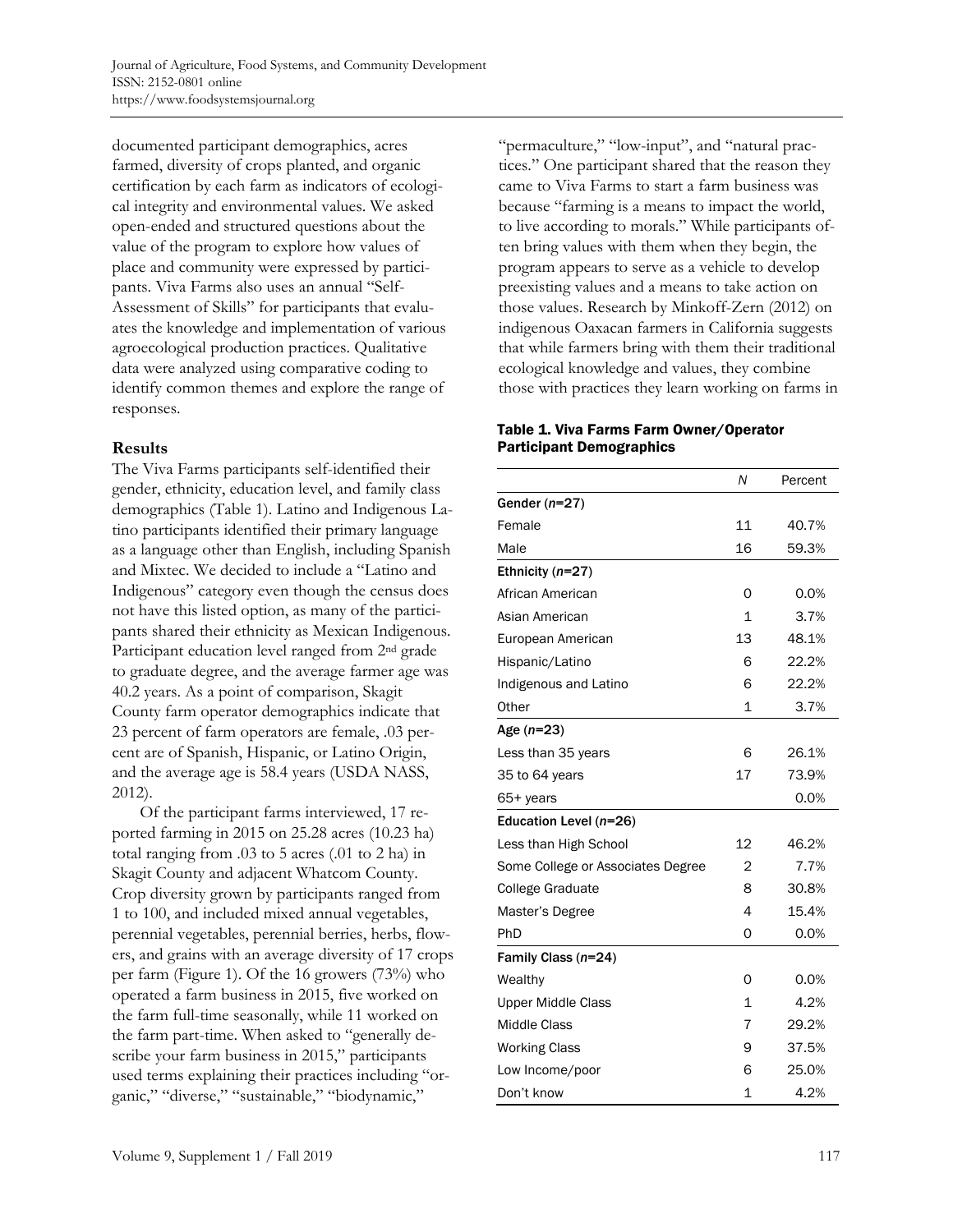

Figure 1. Crop Diversity, Acreage and Organic Certification of 2015 Participant Farms (*N*=17)

California to form practices that best fit that specific ecosystem and place.

 Exploring the adoption of agroecological practices, we asked respondents "since participating at Viva Farms, have you incorporated any of the following into your farming or gardening?" All Viva Farms participants reported

pant comments, those respondents not yet implementing a desired practice generally understood the ecological value of the practice, but stated economic limitations to implementation. Some of the early participants in the program, or those that had short tenure, indicated lack of practical experience over multiple seasons as the reason for not

implementing some agroecological production practices on their farms or gardens (Table 2). For the 14 farms growing on Viva Farms land, some practices are a requirement of the Viva Farms lease, including the use of approved organic inputs, non-use of synthetic or petrochemicals, cover cropping, and crop rotation. Several participants who reported not utilizing a given practice expressed future plans for implementation. From observations and partici-

| Table 2. Agroecological Production Practices Adopted by Viva Farms Incuba- |
|----------------------------------------------------------------------------|
| tor Program Participants (N=21)                                            |

| <b>Practice</b>                                                 | <b>Positive</b> | Percent |
|-----------------------------------------------------------------|-----------------|---------|
| <b>Water Conservation Practices</b>                             | 21              | 100.0%  |
| Use of Only Approved Organic Inputs*                            | 21              | 100.0%  |
| Utilization of Practices that Promote Soil Quality/Health       | 20              | 95.2%   |
| Non-use of Synthetic or Petrochemicals*                         | 20              | 95.2%   |
| Improved Nutrient Cycling                                       | 19              | 90.5%   |
| Soil Testing and Nutrient Management                            | 18              | 85.7%   |
| Cover Cropping*                                                 | 16              | 76.2%   |
| Physical, Cultural and Biological Controls for Pest and Disease | 16              | 76.2%   |
| <b>Planting of Pollinator Habitat</b>                           | 16              | 76.2%   |
| Crop Rotation Plan*                                             | 15              | 71.4%   |
| Improved Energy Efficiency/Green Energy Sources                 | 7               | 33.0%   |
| Individual Farm Organic Certification                           | 3               | 14.5%   |

\*Required practice for those farming at Viva Farms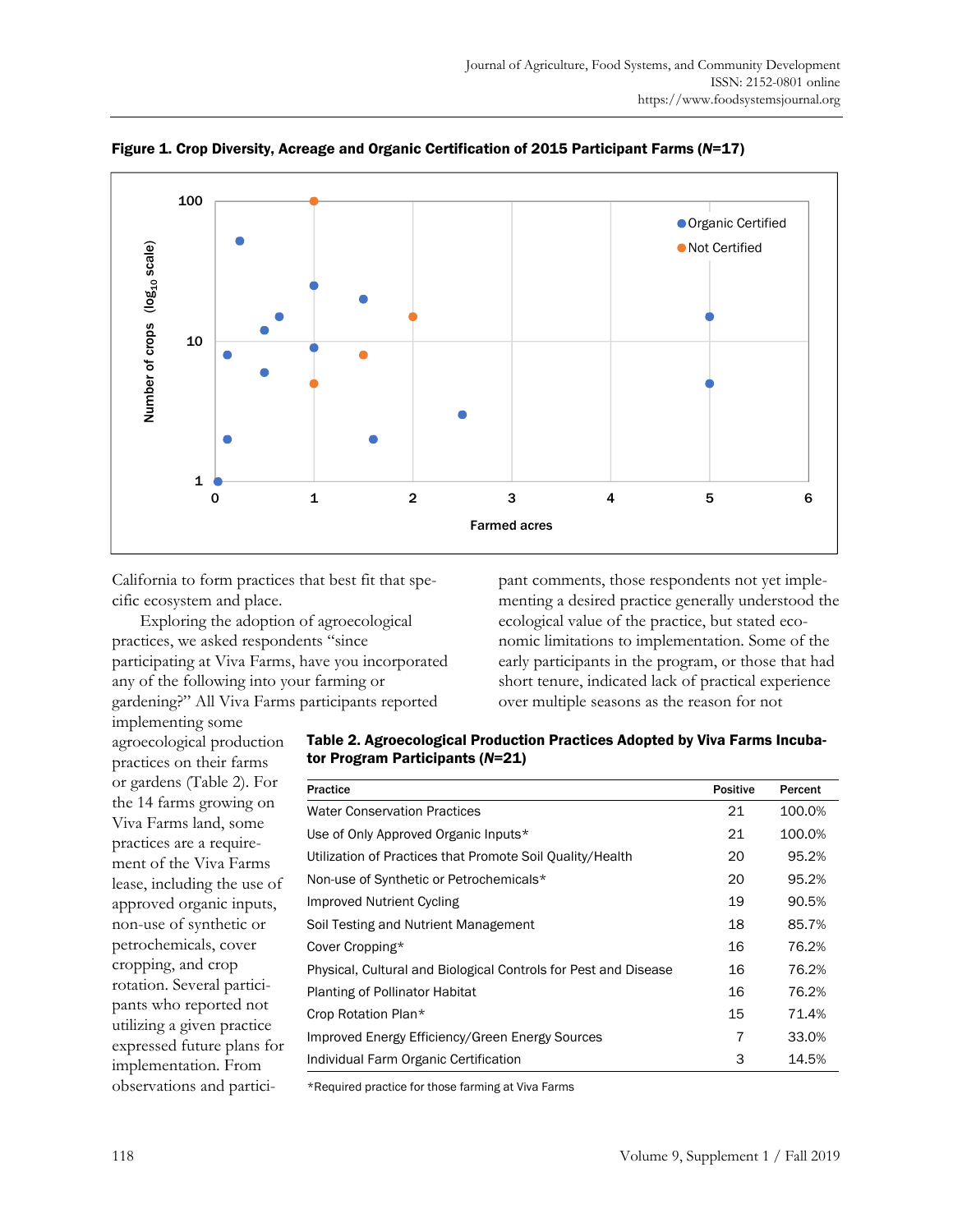currently using those practices.

 Of the 17 farms in operation in 2015, 15 were certified organic, including all farms operating at Viva Farms under the umbrella of Viva Farms Organic Certification and one farm off Viva Farms property. Twelve participant farms reported planning to certify individually in the future. The Viva Farms lease contract requires all current participants to comply with organic certification requirements for production and record keeping under the Viva Farms Group Organic Certification. In decisions to obtain their own organic certification, farmers expressed that their decision was market driven. All participants, including those who did not organic certify their farms, stated that they practice non-use of synthetic and petrochemicals on their farms. Through participant observation and unstructured interviews, several participants said that they wanted to farm organically for their own health and the health of their family and workers. For example, one farmer shared that after working on conventional farms for years, she wanted to begin her own farm organically to reduce pesticide exposure while she and her family were working in the fields. Beginning her own farm business gave her the power to make those management decisions.

 Ongoing participant observation revealed other components of the Viva Farms incubator program that influenced the adoption of agroecological practices by participants. These included organized yearly group purchasing of winter cover crop seed and fertilizer and shared equipment for reduced tillage, and seeding and incorporating cover crops. The Viva Farms lease contract requires cover cropping of leased parcels not planted in perennial crops. Viva Farms also organizes soil and water testing for the property, sharing the results with the growers to emphasize and demonstrate the importance of these components for on-farm nutrient management. In 2016 Viva Farms participated in a restoration project onsite to replant the waterway running through the property, serving as a demonstration restoration buffer zone. Replanting included native species to attract and provide habitat for pollinators. Following the replanting of the buffer, we observed the informal sharing of flower seeds and

tubers between farmers for increased pollinator habitat within their own plots.

 We coded participant responses to open-ended questions about the benefits of the program (*N*=20) and identified common themes. The most common cited benefits were "the value of education" (60 percent), "learning from other participants or staff as neighbors and friends" (55 percent), "creation of community while farming" (35 percent), and "bilingual English/Spanish component of the program" (30 percent), identified by both native and non-native English speakers. These themes, combined with the finding that the majority of participants implemented agroecological practices, highlight the value of the social network and of bilingual education to support social learning and implementation of production practices by beginning farmers.

 In this quote from an interview discussing what it is like farming alongside others at Viva Farms, this farmer highlighted the importance of social learning to the program model.

If you want to learn more, I think that you have to see it as a personal benefit, but if you aren't interested in moving forward and learning more, then not really. But if you are interested in flying really high, then yes, it is beneficial. Because you are going to learn from others. And others are going to learn from you.

This quote, translated from Spanish, exemplifies the sharing of knowledge through relationships and interactions with others over time (Flora, 1998).

 Through participant and program observation, we saw increased marketplace access and representation for participant farmers. Buyers from regional food coop stores, food hubs, restaurants, and regional stores of national chains purchased product from both the Viva Farms wholesale program as well as individual Viva farmers. Regional farmers markets and buyers began actively recruiting Latino farmers to sell in their markets. CSA subscriptions from Viva Farms more than doubled from year one to year two, as more businesses throughout the region offered to host drop sites for individuals to pick up their boxes of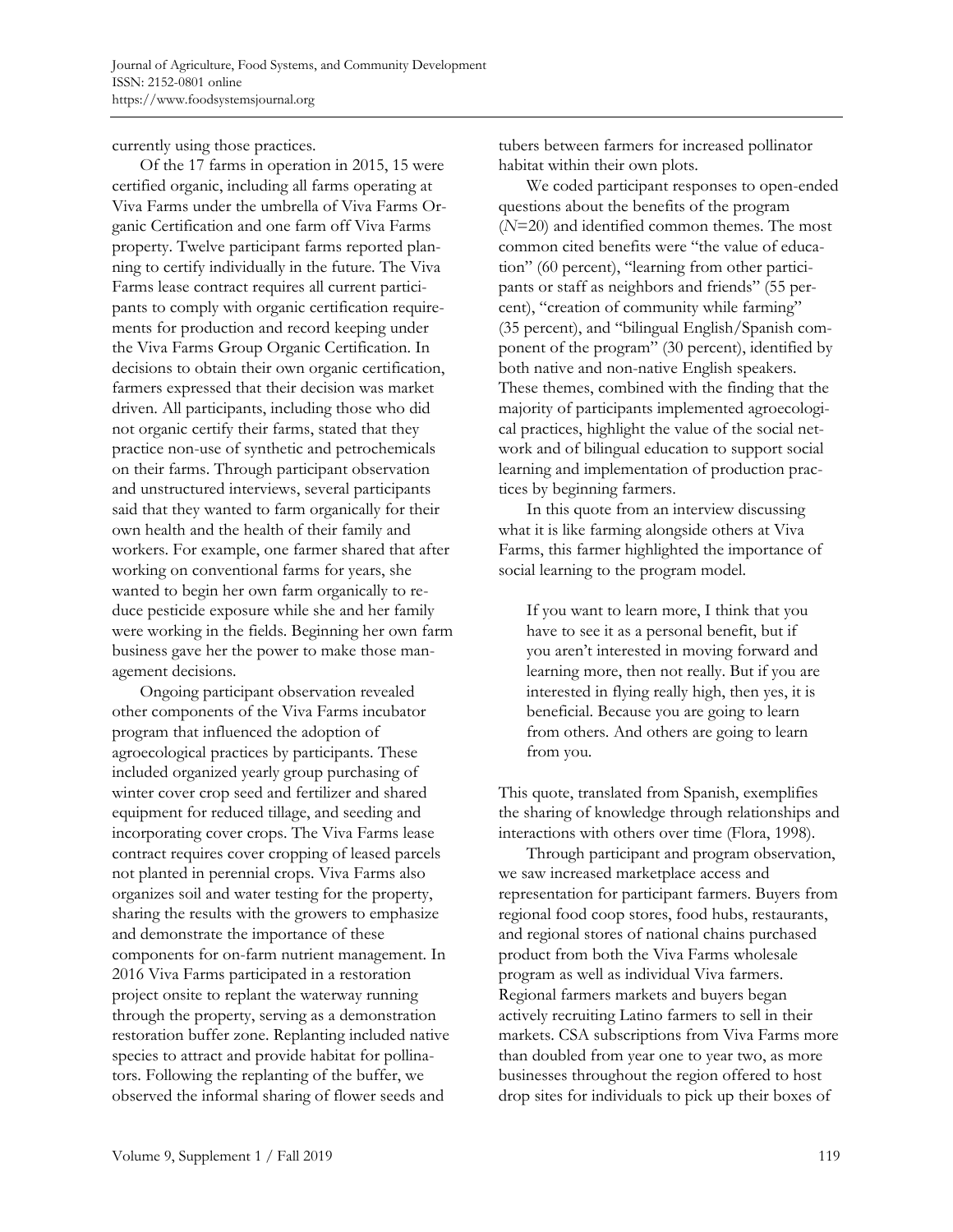produce grown by beginning farmers in the program.

 We also observed how cross-organizational collaboration has continued through the development of the Viva Farms program. Viva Farms and WSU Skagit County Extension continue to collaborate on programming, grant projects, and individual farmer support. WSU Skagit County Extension offers courses to assist potential farmers in preparing for beginning the Viva Farms program, including the Cultivating Success courses and Tractor Safety course. Local government continues support through the continued lease of land to Viva Farms through the Port of Skagit and has expressed a commitment to support beginning farmer development and local agriculture. To provide more land for participants and increase the stability of land tenure, Viva Farms has also built partnerships with a regional land trust that assisted in providing the down payment for the purchase of the 45-acre (18.2 ha) land purchase in Skagit County. Local banks have collaborated to offer capital access for participants, and a farmland preservation organization has begun support to assist in linking farmers to farmland after participation. Access to land following participation remains a weakness. However, the incubator is addressing this in a small way through these collaborations and through supporting farmers to gain the management experience and skills to apply for and obtain farm loans. Staff recognized the importance of these community partnerships in the development of the program.

#### **The Role of Incubators in Building Sustainable Community Food Movements**

Through this case study, we observed how a placebased solution to a food systems problem in the form of an incubator program can be designed in a way that both respond to the needs of communities and build on and enhance their existing ecological, economic, and social assets. The Viva Farms participants outpaced state and national demographics for beginning farmers in racial and ethnic diversity, gender, and age with a lower average age, a higher percentage of women farmers, and a higher percentage of minority farmers (USDA NASS, 2014). Additionally, these new business owners were supported through new and existing

market spaces such as farmers markets, food coops, grocery stores, and food hubs. This shows community support for the economic sustainability of the producers. All program participants who responded were using ecological farming practices taught in the program curriculum, which improve environmental sustainability. These results suggest that in this case, when embedded in community collaboration and connections, a farm incubator program has the potential to foster more sustainable social, economic, and environmental outcome.

 Our quantitative data on participant-reported implementation of agroecological practices showed widespread use and adoption of these practices. The data also suggest that the program requirements and educational support of the farm incubator program provide the structure for participant farmers to enact agroecological values through their farming and marketing practices in connection to a specific geographic place, as those participants continued to farm in the same region. The production and marketing practices that Viva Farms employs in their training and technical assistance clearly influenced the production and marketing practices that the participants employ. This demonstrates the important role that the structure provided by the incubator program can play in supporting the implementation of place-based agroecological practices, giving a beginning farmer the opportunity to experiment and then integrate the practices into their production system for future seasons. The high implementation rates of these practices indicated participants' expression of environmental values through the management of agroecological systems, which is then expressed to buyers and consumers through branding and storytelling. Future opportunities exist to research how buyers and consumers identify with both place and community when purchasing from Viva Farms and its farmers, and how they view themselves as partners in the development of a regional food system.

 We found that social network created through participation at Viva Farms played a role in supporting the adoption of those practices through social learning. The themes from participant responses on the benefits of the program confirmed adult learning theory that social networks and social learning influence adoption and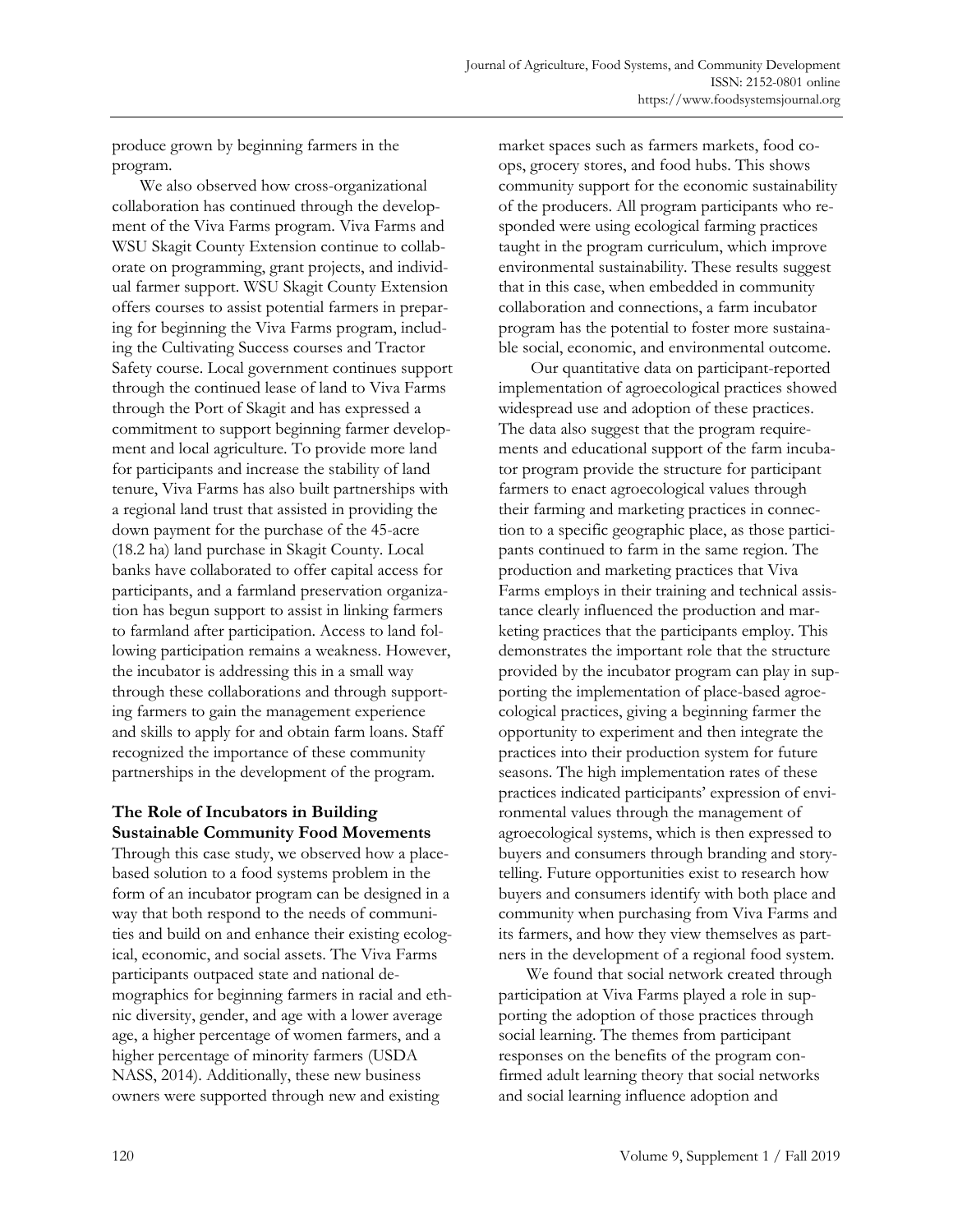implementation. Farm incubator programs enable the social learning process through the intentional design of grouping farmers on one site to facilitate observation, reflection, knowledge sharing, experimentation, and implementation from one season to the next. This happens both through structured training and meetings, and occurs organically in the field. Those participants who said they plan to implement surveyed practices in the future demonstrate the need for programs and social networks that support beginning farmers over several seasons. Observations indicated that the adoption of practices in farming is a multiseason learning process, strengthening the importance of long-term social networks in supporting the increased implementation of agroecological practices.

 Important to the transformation toward sustainable agriculture in this specific example, the hands-on incubator education model proves accessible for equipping beginning farmers with a wide range of educational experiences, including social learning, to become knowledgeable and skilled environmental stewards and business managers. The dissemination of information through the social network and hands-on training facilitated through the Viva Farms incubator program demonstrates the ability of this model to provide access to information that accommodates the diverse educational background range of participants. Increased access to markets for these beginning farmers, including many women and immigrant farmers, increases options for buyers and consumers to participate in a food system that reflects and values those farmers as important contributors to food systems. At a community level, this increased access enables the social movement around food to support values of social inclusion and environmental protection. It should also be noted that access to products from diverse producers does not always increase consumer purchasing from these producers as it has in this community (Cooper, 2018).

 Our case study suggests the value of additional future research focused on the role of beginning farmer education programs in contributing to the environmental and social sustainability of commnity-based food systems. It also raises questions about the significance of the educational formats employed, including the capacity for

welcoming and serving diverse farmer audiences, and the critical need for broad-based community engagement and support. If some of these same kinds of results emerge from other incubator projects in other locations, it would suggest that this model can be tailored to respond to the needs of particular communities and places. Beyond serving the obvious practical need to transition to the next generation of farmers, the model may offer an important means for engaging community food movement actors and concerned food consumers to participate in and support decision-making about by whom, where, and how food will be produced.

#### **Conclusions**

This case study suggests ways that community food system actors can engage with the production and social equity aspects of place-based food systems. Cross-organizational collaboration and support for diverse new entry farmers show promise for enhancing the ecological, economic, and social sustainability of community-based food systems. Our participatory research with the Viva Farms bilingual farm incubator program indicates initial success in educating and retaining beginning organic farmers, women farmers, and immigrant farmers. Several years out, a high percentage of past program participants are still farming and employ agroecological farming practices and place-based marketing strategies. The participatory, multiyear educational design of the incubator program facilitates strong peer social networking and ongoing social learning, which are unique attributes of models that support long-term implementation. If the outcomes from this example are similar to other incubator initiatives structured in similar ways, they would suggest that when values about food, place, and the environment are enacted collectively at a community level by a variety of actors working collaboratively, new farmers have a more realistic opportunity to succeed. Perhaps even more critically, with this model, aspiring farmers do not have to come from economically, socially, or racially privileged backgrounds to succeed. This intersects with the food sovereignty movement through equitable access to food production.

Our exploration of themes of place, commnity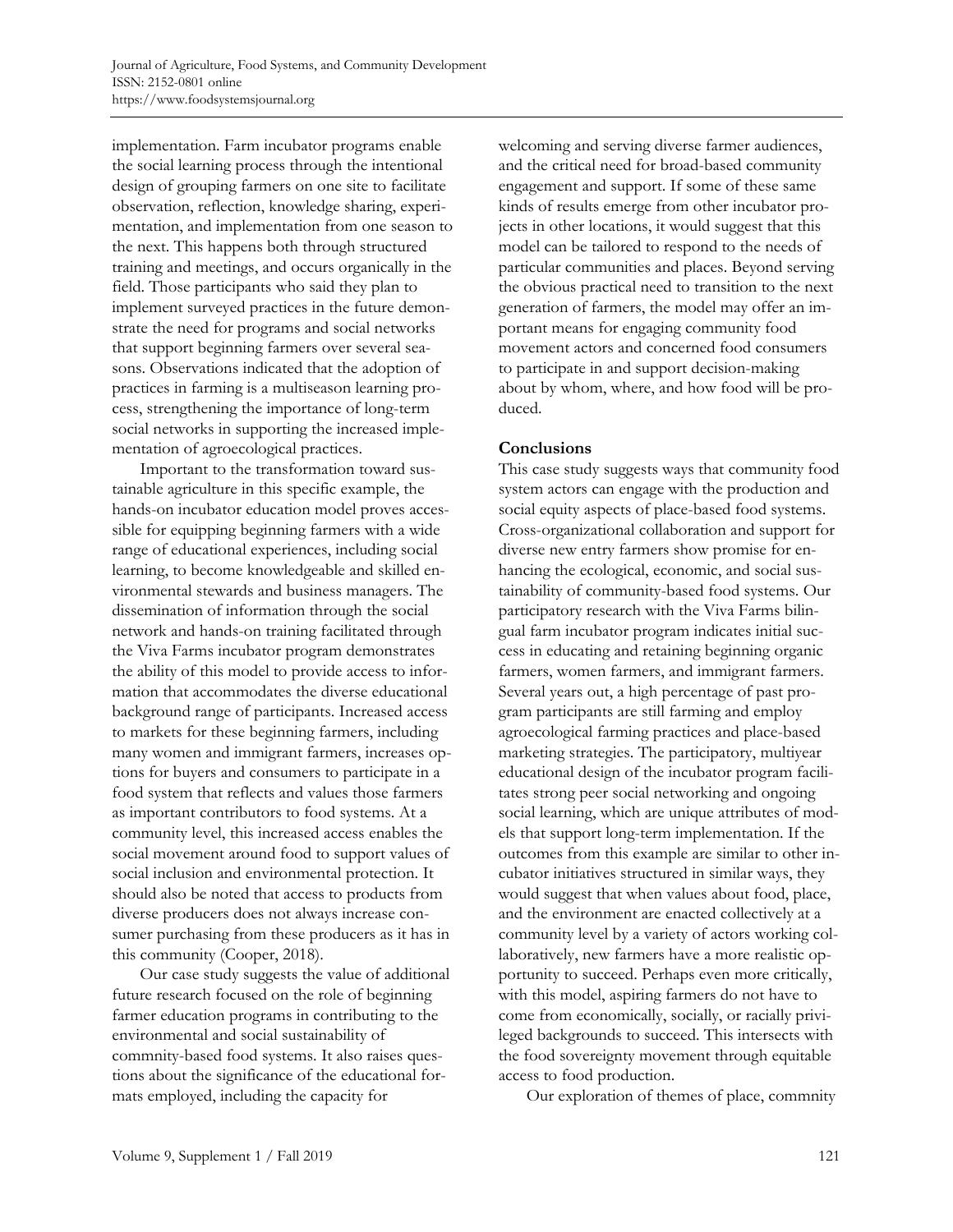connections, social equity, and agroecological farming practices provides a contribution to the literature that details how farm incubator programs can influence participant farming practices and cultivate values related to environmental sustainability and community. Farm incubator programs support the development of beginning farmers by linking them to place via the social networks, knowledge set, and markets they become connected to through the program. Through crossorganizational collaboration, social networks are expanded, which in turn increases behavior change. By participating in the incubator program, farmers can experiment with agroecological techniques over several seasons, sharing and reflecting with other farmers and they can begin to learn about how to successfully employ community-based marketing strategies. Following participation, once they have launched to their own plots of land, farmers appear to maintain the social networks that they created to extend learning—with some years of experience utilizing these practices—making them effective beginning environmental stewards and direct marketers. The place-based farm incubator model prepares future farmers to create

local networks of lasting relationships with farmer peers, farmer mentors, buyers, and consumers, while employing production approaches that steward the land in that place.

 Continued research is needed to track how farmers who move onto their own land continue and develop their agroecological practices and expression of values and motivations over time. Considering that there continue to be challenges in land access after participation in the incubator program, long-term research will be critical determining the viability of this model. Future interviews with buyers of Viva Farms produce and participating producers could elaborate our case study to further explore the role that values-based food system development can play in agricultural sustainability. Comparisons of farm incubator programs with other types of programs and programs lengths could further clarify what is uniquely contributed by this model.

#### **Acknowledgments**

The authors wish to thank the farmers and staff at Viva Farms for their participation in this research.

#### **References**

- Barrantes, C., & Yagüe, J. L. (2015). Adults' education and agricultural innovation: A social learning approach. *Procedia— Social and Behavioral Sciences*, *191*, 163–168. https://doi.org/10.1016/j.sbspro.2015.04.387
- Brodt, S., Feenstra, G., Kozloff, R., Klonsky, K., & Tourte, L. (2006). Farmer-community connections and the future of ecological agriculture in California. *Agriculture and Human Values*, *23*(1), 75–88. https://doi.org/10.1007/s10460-004-5870-y
- Calo, A., & De Master, K. T. (2016). After the incubator: Factors impeding land access along the path from farmworker to proprietor. *Journal of Agriculture Food Systems, and Community Development*, *6*(2), 111–127. https://doi.org/10.5304/jafscd.2016.062.018
- Cooper, D. (2018). *Reframing food hubs; Food hubs, racial equity, and self-determination in the South.* Atlanta, GA: Center for [Social Inclusion. Retrieved from https://www.centerforsocialinclusion.org/wp-content/uploads/2018/04/](https://www.centerforsocialinclusion.org/wp-content/uploads/2018/04/Reframing-Food-Hubs-Report-by-Dara-Cooper-for-Race-Forward-and-Center-for-Social-Inclusion.pdf) Reframing-Food-Hubs-Report-by-Dara-Cooper-for-Race-Forward-and-Center-for-Social-Inclusion.pdf
- Davis, K., Nkonya, E., Kato, E., Mekonnen, D. A., Odendo, M., Miiro, R., & Nkuba, J. (2012). Impact of farmer field schools on agricultural productivity and poverty in East Africa. *World Development*, *40*(2), 402–413. https://doi.org/10.1016/j.worlddev.2011.05.019
- DeLind, L. B. (2011). Are local food and the local food movement taking us where we want to go? Or are we hitching our wagons to the wrong stars? *Agriculture and Human Values*, *28*(2), 273–283. https://doi.org/10.1007/s10460-010- 9263-0
- Ewert, B. M. (2012). *Understanding incubator farms: Innovative programs in new farmer development* (Master's thesis). University of Montana, Missoula, Montana. Retrieved from https://scholarworks.umt.edu/etd/1146/
- Flora, C. (2001). Shifting agroecosystems and communities. In C. Flora (Ed.), *Interactions between agroecosystems and rural communities* (pp. 5–13)*.* Boca Raton, FL: CRC Press. https://doi.org/10.1201/9781420041385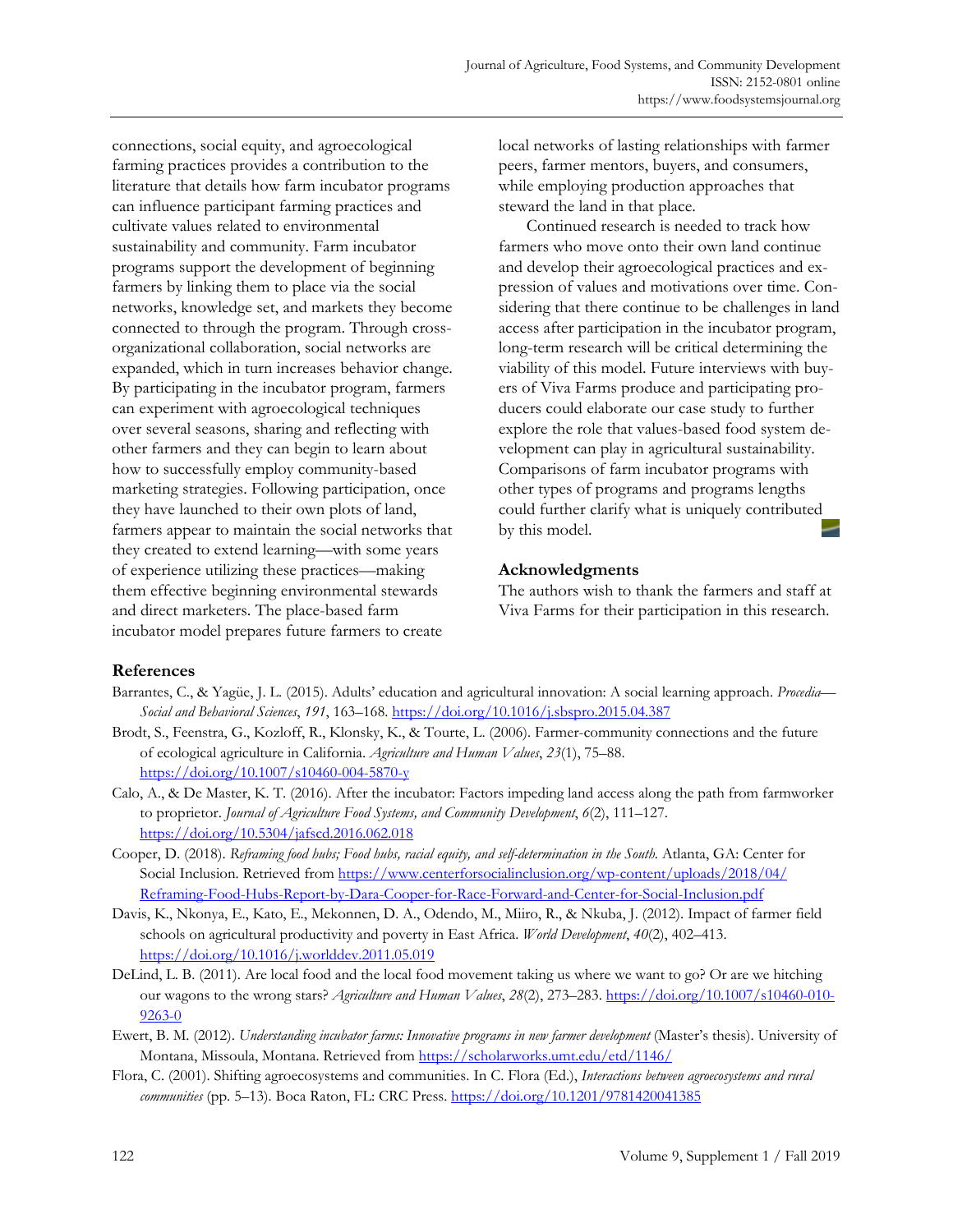- Flora, J. L. (1998). Social capital and communities of place. *Rural Sociology*, *63*(4), 481–506. https://doi.org/10.1111/j.1549-0831.1998.tb00689.x
- Flora, J. L., Emery, M., Thompson, D., Prado-Meza, C. M., & Flora, C. B. (2012). New immigrants in local food systems: Two Iowa cases. *International Journal of Sociology of Agriculture and Food, 19*(1), 119–134. https://www.ijsaf.org/index.php/ijsaf
- Gliessman, S. R. (2014). *Agroecology : The ecology of sustainable food systems*. Boca Raton, FL: CRC Press. https://doi.org/10.1201/b17881
- Goldberger, J. R. (2008). Diffusion and adoption of non-certified organic agriculture: A case study from semi-arid Makueni District, Kenya. *Journal of Sustainable Agriculture*, *32*(4), 531–564. https://doi.org/10.1080/10440040802257371
- Guthman, J. (2004). *Agrarian dreams: The paradox of organic farming in California*. Oakland: University of California Press.
- Hassanein, N., & Kloppenburg, J. R., Jr. (1995). Where the grass grows again: Knowledge exchange in the sustainable agriculture movement. *Rural Sociology*, *60*(4), 721–740. https://doi.org/10.1111/j.1549-0831.1995.tb00603.x
- Herman, A. (2015). Enchanting resilience: Relations of care and people-place connections in agriculture. *Journal of Rural Studies*, *42*, 102–111. https://doi.org/10.1016/j.jrurstud.2015.10.003
- Jorgensen, D. L. (2015). Participant observation. In R. A. Scott & S. M. Kosslyn (Eds.), *Emerging trends in the social and behavioral sciences* (pp. 1–15). Hoboken, NJ: John Wiley & Sons. https://doi.org/10.1002/9781118900772.etrds0247
- Kroma, M. M. (2006). Organic farmer networks: Facilitating learning and innovation for sustainable agriculture. *Journal of Sustainable Agriculture*, *28*(4), 5–28. https://doi.org/10.1300/J064v28n04\_03
- Lelekacs, J. M., O'Sullivan, J., Morris, M., & Creamer, N. (2014). Incubator farms as beginning farmer support. *Journal of Extension*, *52*(1), 1TOT7. Retrieved from https://joe.org/joe/2014february/pdf/JOE\_v52\_1tt7.pdf
- Liepins, R. (2000). New energies for an old idea: Reworking approaches to 'community' in contemporary rural studies. *Journal of Rural Studies*, *16*(1), 23–35. [https://doi.org/10.1016/S0743-0167\(99\)00042-X](https://doi.org/10.1016/S0743-0167(99)00042-X)
- Marsden, T. (2012). Third natures? Reconstituing space through place-making strategies for sustainability. *International Journal of Sociology of Agriculture and Food, 19*(2), 257–274. https://www.ijsaf.org/index.php/ijsaf
- McMichael, P. (2014). Historicizing food sovereignty. *Journal of Peasant Studies*, *41*(6), 933–957. https://doi.org/10.1080/03066150.2013.876999
- Melone, B. (2006). Broadening the education infrastructure in organic agriculture for farmers. *Crop Management, 5*(1). Retrieved from https://dl.sciencesocieties.org/publications/cm/articles/5/1/CM-2006-0921-10-RV
- Méndez, V. E., Bacon, C. M., & Cohen, R. (2013). Agroecology as a transdisciplinary, participatory, and action-oriented approach. *Agroecology and Sustainable Food Systems*, *37*(1), 3–18. https://www.tandfonline.com/toc/wjsa21/current
- Minkoff-Zern, L.-A. (2012). Pushing the boundaries of indigeneity and agricultural knowledge: Oaxacan immigrant gardening in California. *Agriculture and Human Values, 29*(3), 381–392. https://doi.org/10.1007/s10460-011-9348-4
- New Entry Sustainable Farming Project. (2016). Incubator Farm Projects [Infographic]. Retrieved from https://nesfp.org/sites/default/files/uploads/nifti\_infographic\_2016.pdf
- Nerbonne, J. F., & Lentz, R. (2003). Rooted in grass: Challenging patterns of knowledge exchange as a means of fostering social change in a southeast Minnesota farm community. *Agriculture and Human Values*, *20*(1), 65–78. https://doi.org/10.1023/A:1022417608796
- Niewolny, K. L., & Lillard, P. T. (2010). Expanding the boundaries of beginning farmer training and program development : A review of contemporary initiatives to cultivate a new generation of American farmers. *Journal of Agriculture, Food Systems, and Community Development*, *1*(1), 65–88. https://doi.org/10.5304/jafscd.2010.011.010
- Ostrom, M. (2006). Everyday meanings of "local food": Views from home and field. *Community Development*, *37*(1), 65–78. https://doi.org/10.1080/15575330609490155
- Ostrom, M. (2015). From our Own Fields: Reconnecting Food, Farms, and Communities. In S. Salgado, A.M. Davidson, M. Dilon, & M. Ostrom, *Human nature: Sustainable farming in the Pacific Northwest* (pp. 62-67). Seattle, WA: Minor Maters Books.
- Ostrom, M. (2017). Understanding trends in consumer food system participation: Implications for agri-food movement mobilization and systems change in the Northwestern United States. In B. Elzen, A. M. Augustyn, M. Barbier, & B. van Mierlo (Eds.), *AgroEcological transitions: Changes and breakthroughs in the making* (pp. 88–102). Wageningen, NL: Wageningen University & Research. http://dx.doi.org/10.18174/407609